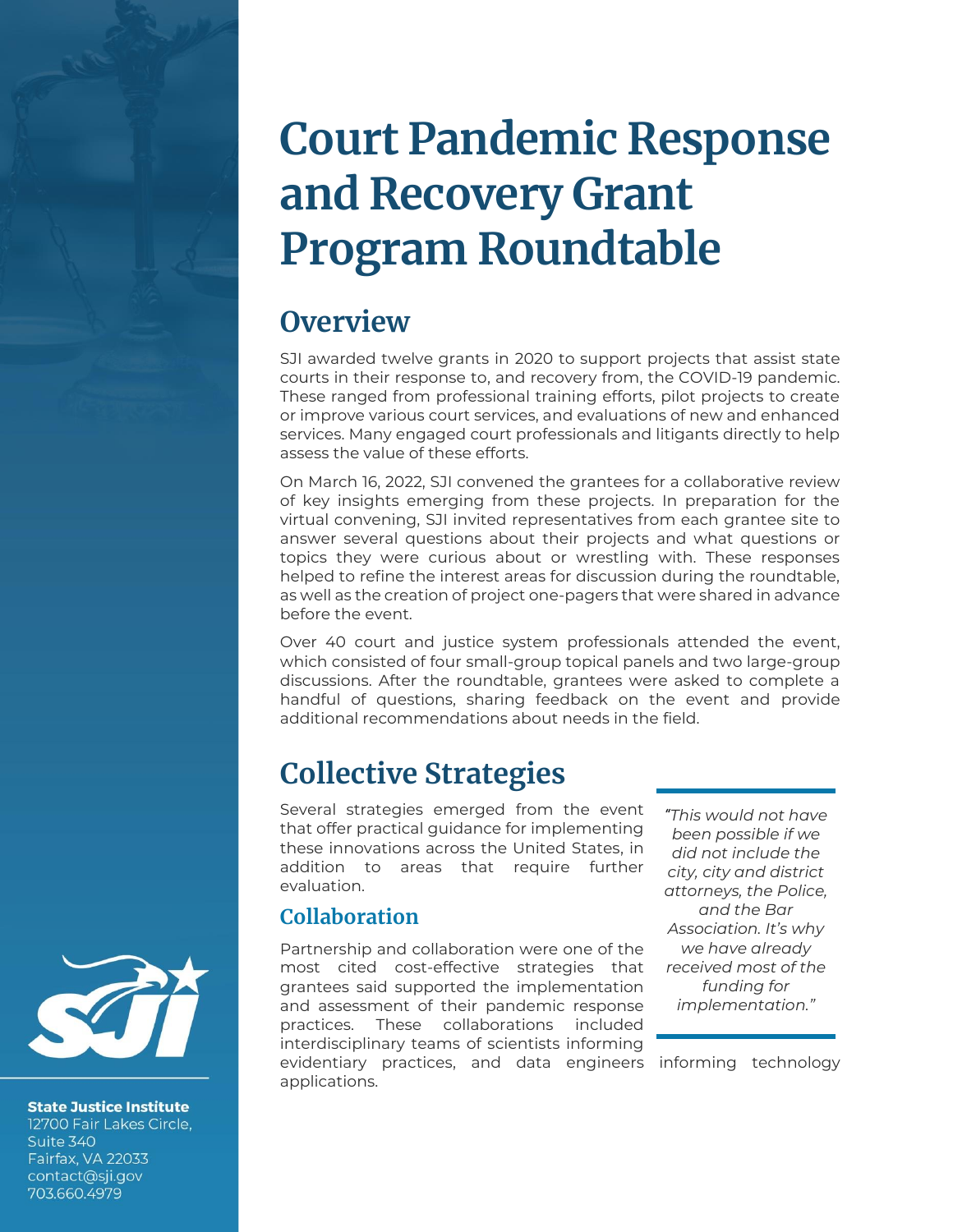One project cited the benefits of having both an interdisciplinary team to guide the project, as well as a core "work group" assigned to specific tasks.

#### **User Voice**

User voice – or feedback – was another most cited strategy by grantees. Most projects leveraged some form of user voice or feedback from individuals most impacted by court pandemic responses. This included surveying parents about a new ondemand, online training option, user feedback from attorneys about a housing court data tool, roundtables with judges, and inperson and remote feedback from court users nationally. While one grantee perceived that court personnel's limited time and bandwidth may restrict involvement in surveys or similar tools, the general sense was that there is significant value in, and appetite for, inviting these perspectives, especially open-ended feedback.

*"Involving and gathering input from all judicial officers and court employees (court-wide) were vitally important for getting buy-in and support for the new virtual practices. It was time-consuming but inclusive and beneficial."*

### **Technology**

Technology was an obvious influence during the pandemic, including nuanced applications used by grantees both as the focus of pandemic response evaluations, and within pilot project innovations. This included online court data tools, merging functionalities of existing e-filing services, virtual or online dispute resolution projects, online learning platforms for professionals' and court user trainings and real-time feedback tools.

### **Balancing Court Goals**

Many project assessments yielded mixed results when viewed against a range of court goals. For example, the Texas "Use of Remote Hearings" project concluded that remote hearings improved the user experience for court users in select types of hearings and cases, while another project reached a similar conclusion but found that remote hearings took about onethird longer. Similarly, the Court Voices Project showed that court users valued the convenience of remote service options in many courts, but "convenience" for some users meant going to the courthouse. Other court users found value in the helpfulness of court staff in an in-person setting over remote alternatives.

## **Observations and Insights**

*The impacts of the pandemic on different courts and communities are ongoing and vary significantly across jurisdictions, a "diversity of impact," as one panelist said.* 

Grantees reported that the specifics of staff and judicial burnout – in addition to other "human impacts" – remain largely unknown and unaddressed. At a minimum, it is likely that significant technology and infrastructure barriers remain, not to mention the varied magnitude of case backlogs.

*Plan for the unexpected. The best way to account for the unaccountable is to remain flexible and have open communication channels.*

Courts were forced to become nimbler and more adaptable during the COVID-19 pandemic. As some roundtable participants observed that courts that